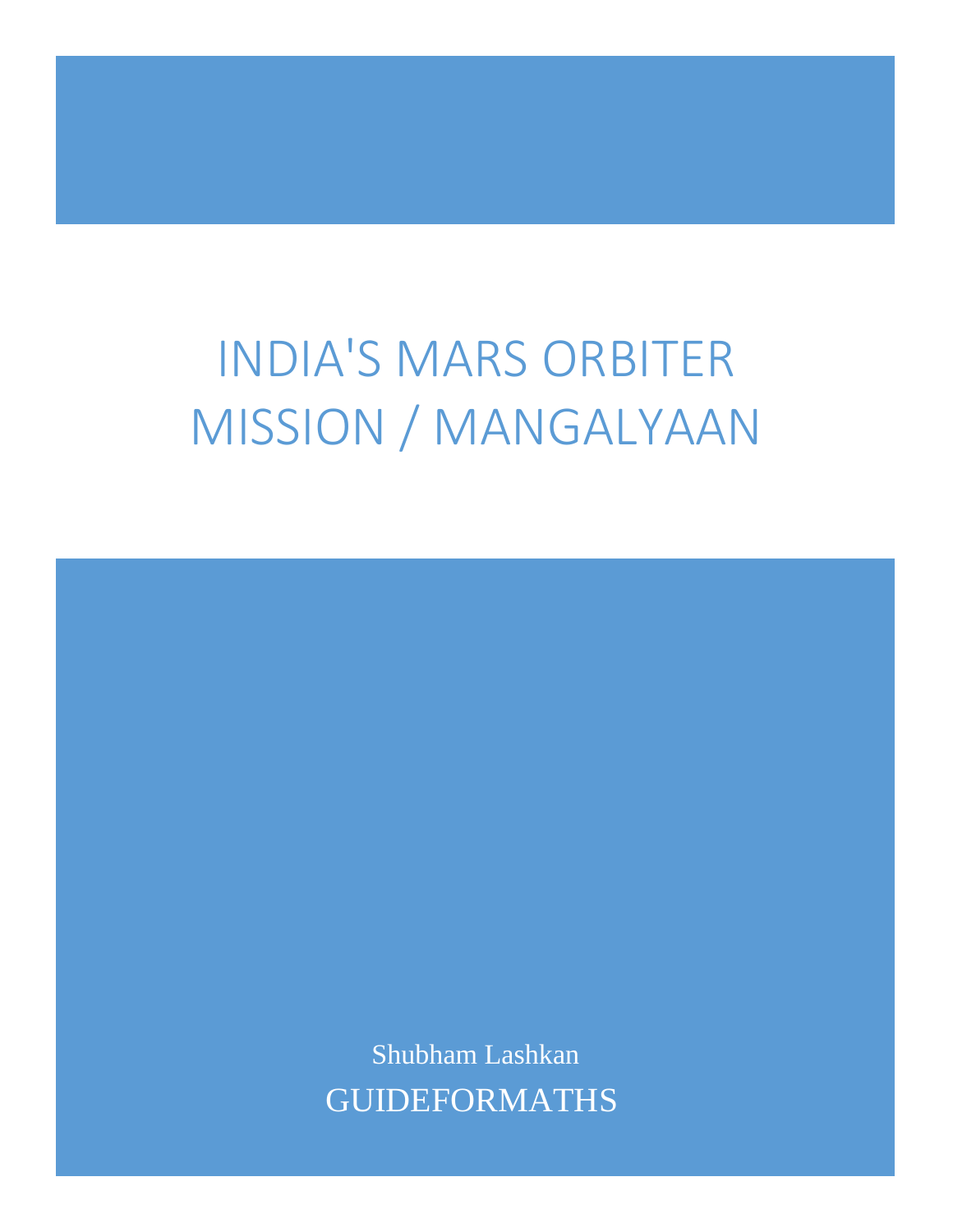Below is all the important information about India's Mars Orbiter Mission [\(Mangalyaan\).](https://en.wikipedia.org/wiki/Mars_Orbiter_Mission) So have a look at it and proud to be an Indian.

- 1. The Mars Orbiter Mission (MOM), also called as Mangalyaan (Mangalyan is an unofficial name)
- 2. This program is run by ISRO (Indian Space Research Organization)
- 3. Manufactured by Indian Space Research Organisation Satellite Centre (ISAC)
- 4. Launched into Earth orbit on **5th November 2013**.
- 5. It was launched from Sriharikota in Andhra Pradesh.
- 6. This project is aimed as a "technology demonstrator". It will showcase and prove the capability for interplanetary missions
- 7. The launch was made using PSLV-XL C25 rocket
- 8. The orbiter will have a life of 6 to 10 months in the orbit
- 9. While orbiting Mars the orbiter will study surface features, minerals and atmosphere on Mars
- 10.**There are 5 main instruments on the orbiter:**
	- a. Lyman-Alpha Photometer (LAP)
	- b. Methane Sensor For Mars (MSM)
	- c. Mars Exospheric Neutral Composition Analyser (MENCA)
	- d. Thermal Infrared Imaging Spectrometer (TIS)
	- e. Mars Colour Camera (MCC)
- 11.It was successfully inserted into orbit of Mars on **24 September 2014**.

## 12.**India the first Asian nation to reach Mars orbit**.

13.The Mars Orbiter Mission was achieved on a budget of **\$74 million**, nearly a tenth of the amount the US space agency NASA spent on sending the Maven spacecraft to Mars.

## **Team Members Worked on Mars Mission(Mangalyaan)**

- 1. K Radhakrishnan Chairman of ISRO, secretary in department of space. Responsible for leading the mission and overall activities of Isro.
- 2. M Annadurai Programme director, Mars Orbiter Mission Responsible for budget management, direction for spacecraft configuration, schedule and resources.
- 3. S Ramakrishnan Director of Vikram Sarabhai Space Centre and Member Launch Authorisation Board. Responsible for realising the rocket (Polar Satellite Launch Vehicle) that would ferry the Mars orbiter.